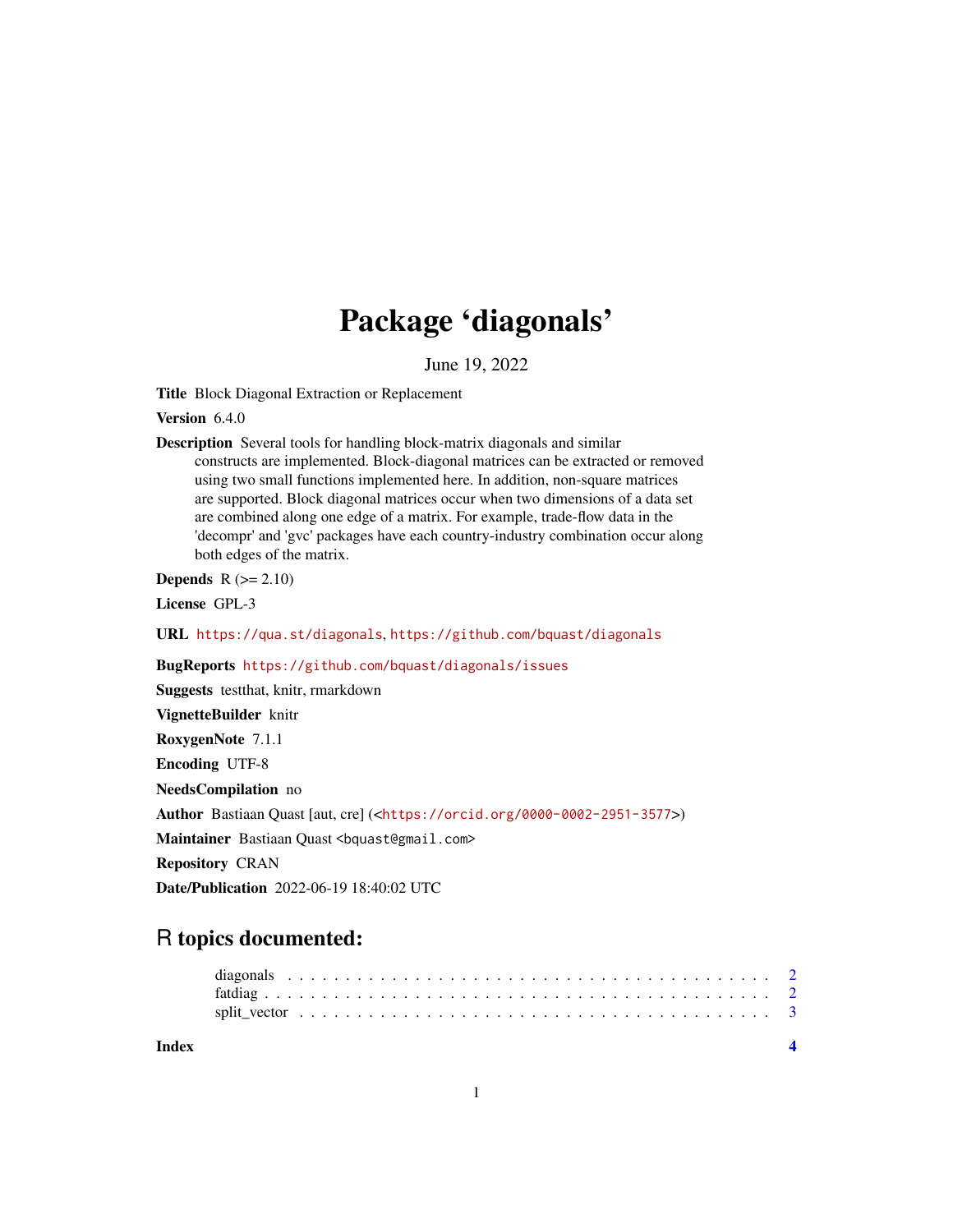<span id="page-1-0"></span>diagonals *diagonals*

#### Description

Several tools for handling block-matrix diagonals and similar constructs are implemented. Blockdiagonal matrices can be extracted or removed using two small functions implemented here. In addition, non-square matrices are supported. Block diagonal matrices occur when two dimensions of a data set are combined along one edge of a matrix. For example, trade-flow data in the decompr' and 'gvc' packages have each country-industry combination occur along both edges of the matrix.

#### Author(s)

Bastiaan Quast <br/>bquast@gmail.com>

#### See Also

https://qua.st/diagonals

fatdiag *Fat Matrix Diagonals*

#### Description

Fat Matrix Diagonals fatdiag set

#### Usage

 $fatalog(x = 1, steps = NULL, size = NULL, nrow = NULL, ncol = NULL)$ 

 $fatalog(x, steps = NULL, size = NULL, on-diagonal = TRUE) < - value$ 

#### Arguments

| $\mathsf{x}$ | a matrix where the dimensions are integer multiples of size or integer dividors<br>of steps |
|--------------|---------------------------------------------------------------------------------------------|
| steps        | the required number of steps (block matrices) across the diagonal                           |
| size         | the width or height of the matrix being dropped over the diagonal of matrix x               |
| nrow         | the number of rows                                                                          |
| ncol         | the number of columns                                                                       |
| on_diagonal  | should the operation be applied to the elements on the fat diagonal.                        |
| value        | replacement value                                                                           |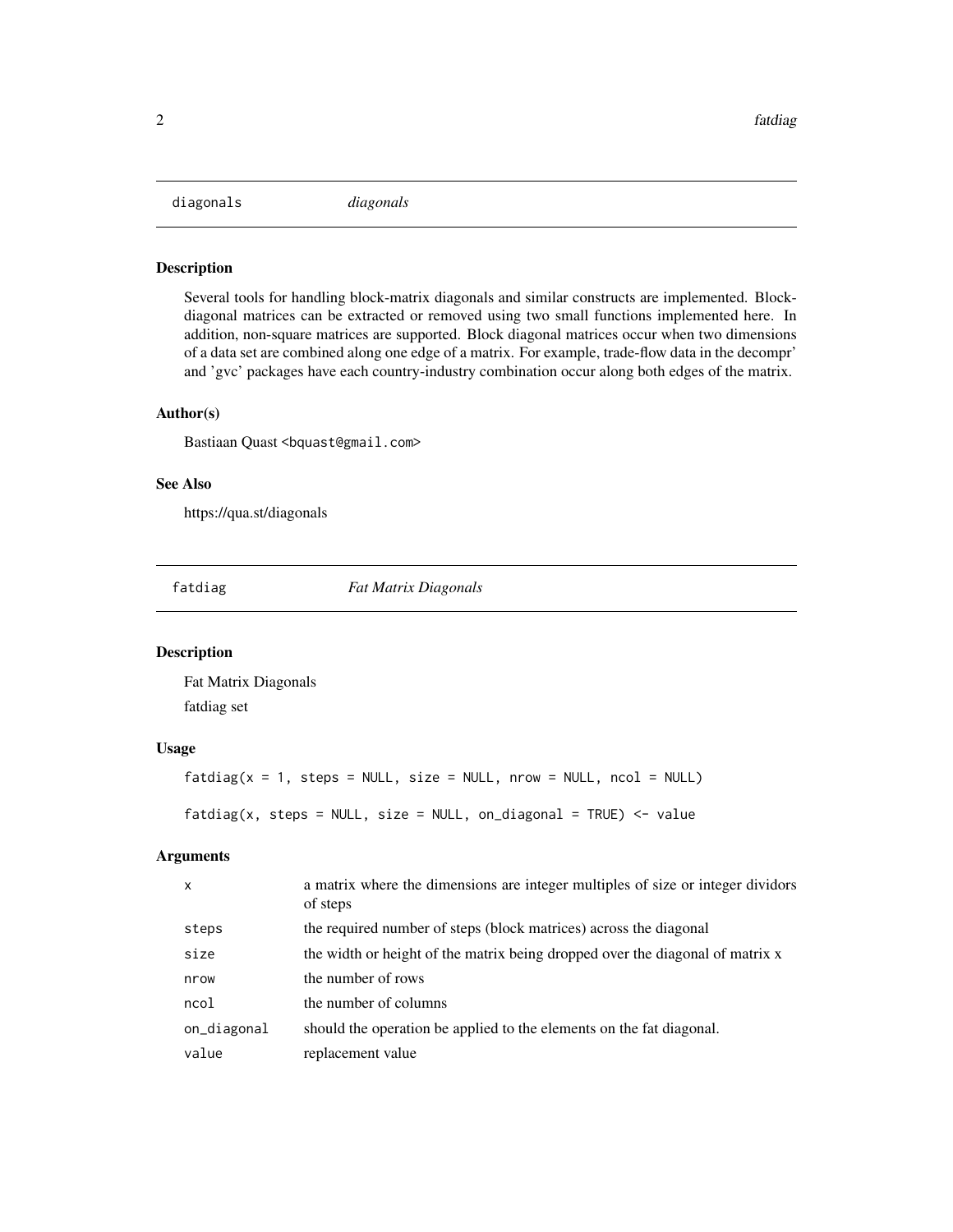#### <span id="page-2-0"></span>split\_vector 3

#### Details

Either steps or size is expected to be provided.

#### Functions

• fatdiag <-: the set version of fatdiag

#### Examples

```
fatdiag(12, steps=3)
( m <- matrix(111, nrow=6, ncol=9) )
fatdiag(m, steps=3) <- 5
fatdiag(m, steps=3)
fatdiag(12, size=4)
fatdiag(12, size=c(3,4) )
```
split\_vector *Split Vector*

#### Description

Split Vector

#### Usage

```
split\_vector(x, steps = NULL, size = NULL, replacement = 0)
```
#### Arguments

| X           | a numeric or character vector                                         |
|-------------|-----------------------------------------------------------------------|
| steps       | the number of steps                                                   |
| size        | the size of the step                                                  |
| replacement | value to be inserted on the diagonal, by default this is zero $(0)$ . |

#### Details

Either steps or size is expected to be provided.